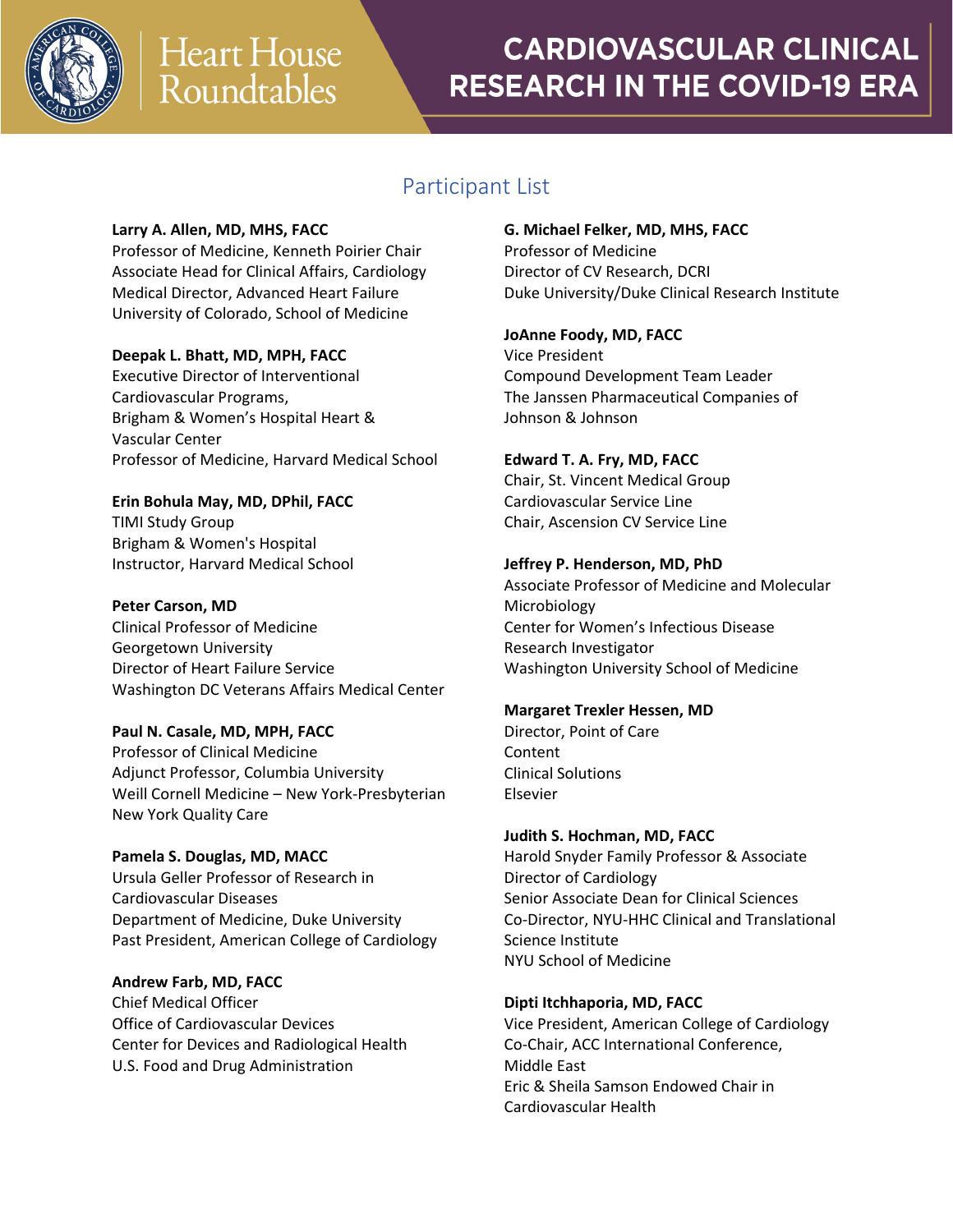

# **Heart House** Roundtables

## **CARDIOVASCULAR CLINICAL RESEARCH IN THE COVID-19 ERA**

Director of Disease Management Hoag Memorial Hospital Presbyterian Associate Clinical Professor University of California, Irvine

### **Naeem Khan, MD**

Vice President Cardiovascular and Metabolic Disease AstraZeneca

**Mikhail Kosiborod, MD, FACC** Vice President of Research Saint Luke's Health System Director of Cardiometabolic Research Co-Director, Saint Luke's Michael & Marlys Haverty Cardio Metabolic Center of Excellence Saint Luke's Mid America Heart Institute Professor of Medicine University of Missouri-Kansas City

**Frederick A. Masoudi, MD, MSPH, FACC**

Professor of Medicine University of Colorado Anschutz Medical Campus

**Cian P. McCarthy, MB, BCh, BAO** Cardiology Fellow Massachusetts General Hospital

### **George A. Mensah, MD, FACC**

Director, Center for Translation Research & Implementation Science NHLBI | NIH

### **Jagat Narula, MD, PhD, MACC**

Philip J. and Harriet L. Goodhart Chair of Cardiology Chief, Division of Cardiology Mount Sinai St. Luke's Hospital Professor of Medicine, Radiology, and Global Health & Health System Design Icahn School of Medicine at Mount Sinai Executive Editor, Journal of the American College of Cardiology

## **Christopher M. O'Connor, MD, MACC**

President Inova Heart and Vascular Institute Editor-in-Chief, Journal of the American College of Cardiology: Heart Failure

### **Bray Patrick-Lake, MFS**

Director, Strategic Partnerships Evidation Health

### **Lonny Reisman, MD, FACC**

Founder & Chief Executive Officer **HealthReveal** 

### **Jonathan Seltzer, MD, MA, MBA, FACC**

Executive Director Cardiac Safety Research Consortium Chief Science Officer WCG Clinical/ACI Clinical

### **Monica R. Shah, MD, MS, MHS, FACC**

Vice President and Head, Cell and Gene Therapy Center of Excellence Therapeutic Strategy and Science Design and Delivery Innovations IQVIA

### **Jag Singh, MD, PhD, FACC**

Professor of Medicine, Harvard Medical School Founding Director, Resynchronization and Advanced Cardiac Therapeutics Program

### **Scott David Solomon, MD, FACC**

Edward D. Frohlich Distinguished Chair Professor of Medicine, Harvard Medical School Director of Noninvasive Cardiology Brigham & Women's Hospital

### **Norman Stockbridge, MD, PhD**

Director, Division of Cardiology and Nephrology U.S. Food and Drug Administration

### **Justine Varieur Turco**

Divisional Senior Director, Publishing American College of Cardiology